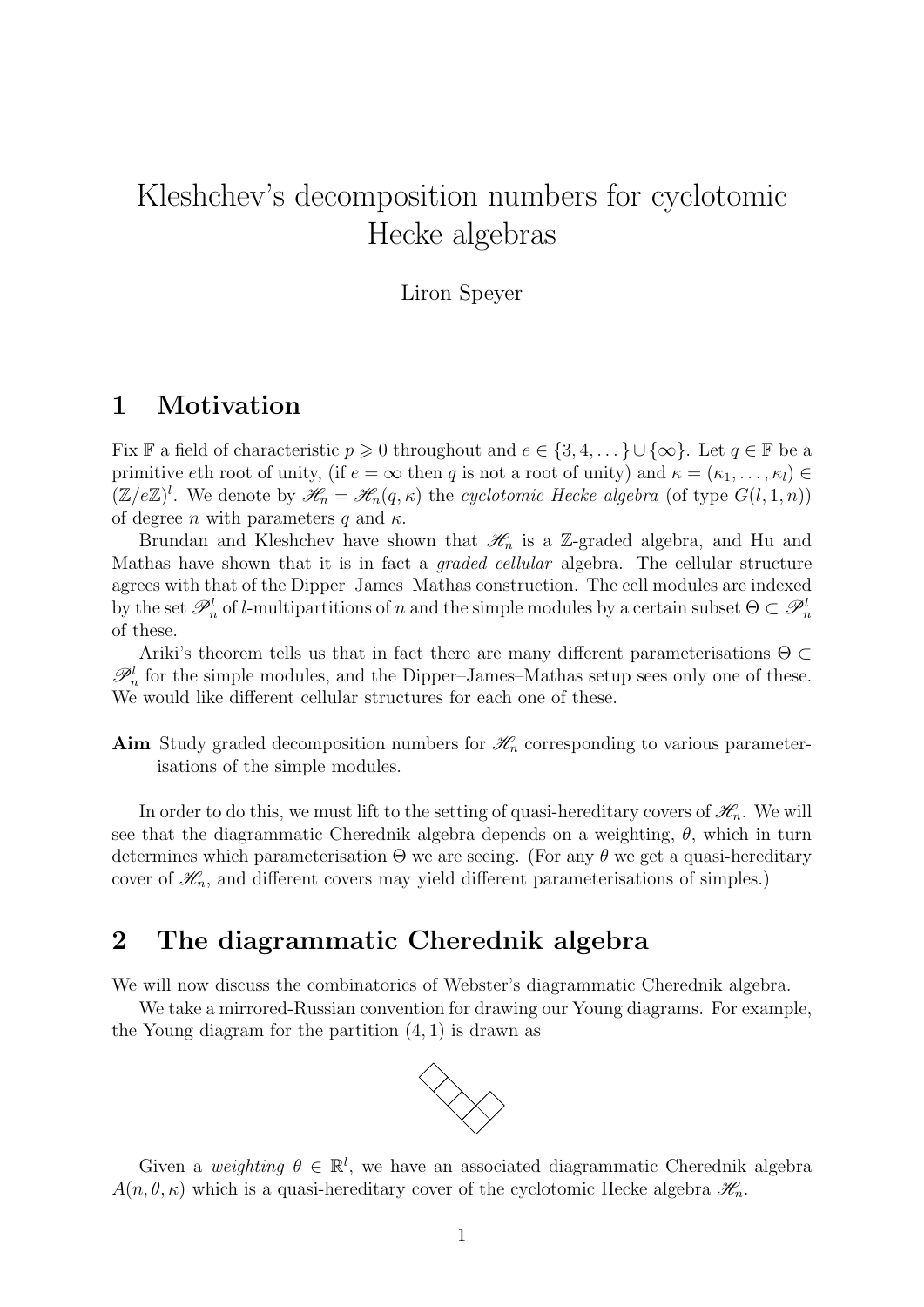**Definition 2.1.** Given a weighting  $\theta$  and some  $\lambda \in \mathcal{P}_n^l$ , we draw the Young diagram [ $\lambda$ ] of  $\lambda$  by placing the first node of the j<sup>th</sup> component at point  $\theta_i$  on the x-axis, with all boxes have diagonals of length 2. We tilt our Young diagrams ever so slightly clockwise.

The *loading*  $i_{\lambda}$  is the *n*-tuple of real numbers given by projecting the top vertices of boxes of  $[\lambda]$  onto the real line, along with the residue associated to each box.

**Example.** Suppose  $\theta = (0, 0.5)$ . If  $\lambda = ((3), (1^2))$  and  $\mu = ((2), (2, 1))$ , then we draw  $[\lambda]$ and  $[\mu]$  as below, with the loadings given by projections onto the real line.



**Definition 2.2.** We write  $\lambda \geq_{\theta} \mu$ , and say  $\lambda \theta$ -dominates  $\mu$ , if for every real number a and every  $j \in \mathbb{Z}/e\mathbb{Z}$ , there are at least as many j-nodes to the left of a in  $i_{\lambda}$  as in  $i_{\mu}$ .

If  $l = 1$  this order is a coarsening of the usual dominance order.

**Definition 2.3.** Let  $\lambda, \mu \in \mathcal{P}_n^l$ . A semistandard tableau of shape  $\lambda$  and weight  $\mu$  is a map  $T : [\lambda] \to i_{\mu}$  which respects residues and for all admissible  $r, c, k$ ,

- $T(1, 1, k) \geq \theta_k$
- $T(r, c, k) \geq T(r 1, c, k) + 1$
- $T(r, c, k) \geq T(r, c 1, k) 1.$

We denote the set of semistandard tableaux of shape  $\lambda$  and weight  $\mu$  by SStd( $\lambda, \mu$ ).

Note that  $SStd(\lambda, \mu) = \emptyset$  unless  $\lambda \geq_{\theta} \mu$ .

**Examples.** 1. Let  $e = 3$ ,  $l = 1$ ,  $n = 3$  and  $\theta = \kappa = (0)$ .

The only semistandard tableau of shape  $(1^3)$  is



There is one semistandard tableau in  $SStd((2, 1), (2, 1))$  and one in  $SStd((2, 1), (1^3))$ .

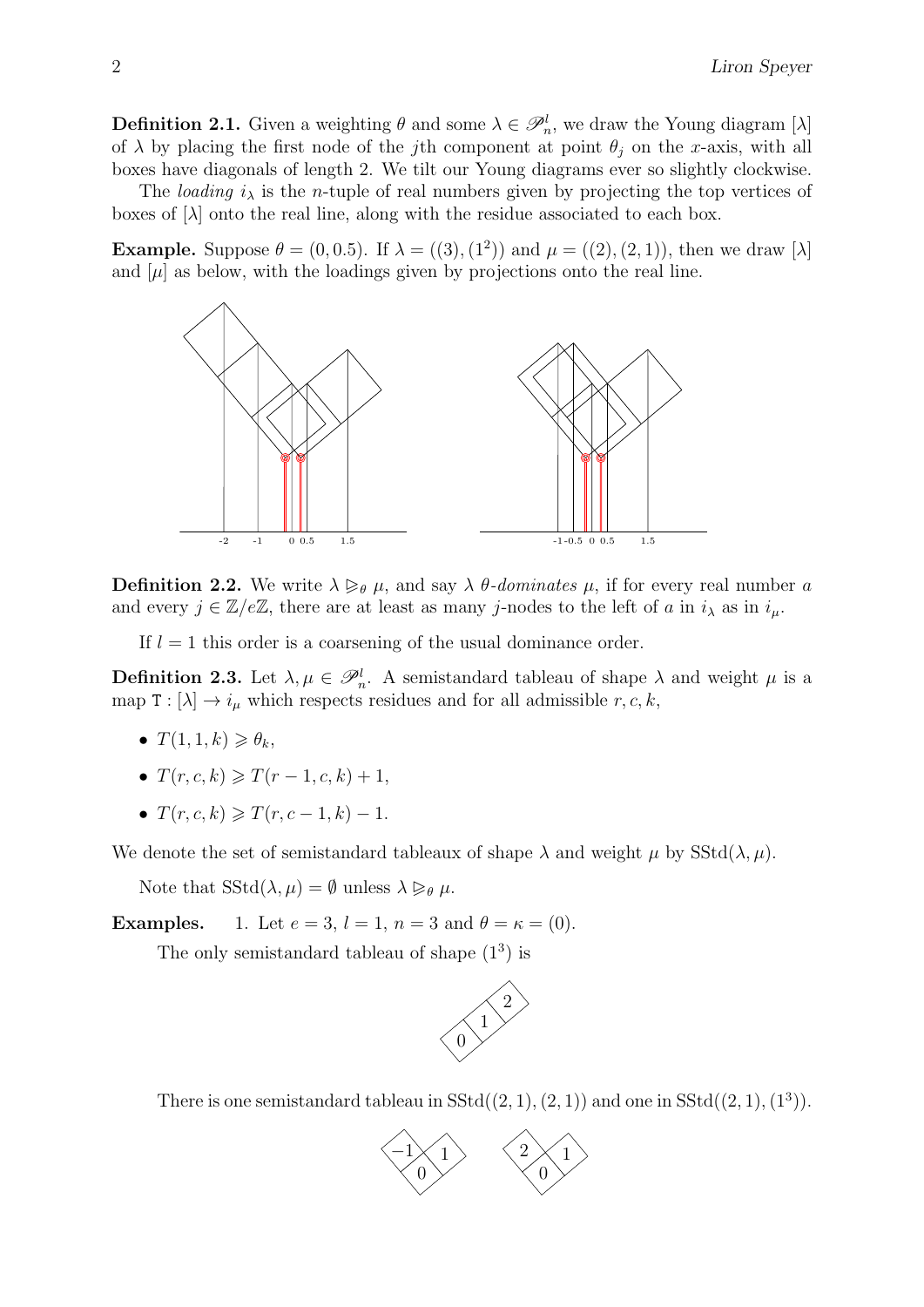There is one semistandard tableau in  $SStd((3), (3))$ , and one in  $SStd((3), (2, 1))$ .



2. Suppose  $e = 3$ ,  $\theta = (0, 0.5)$  and  $\kappa = (0, 1)$ . With  $\lambda$  and  $\mu$  as before, the only element of  $SStd(\lambda, \mu)$  is



**Theorem 2.4** (Webster). The diagrammatic Cherednik algebra  $A(n, \theta, \kappa)$  is a graded cellular algebra with respect to the  $\theta$ -dominance order and a basis indexed by SStd( $\lambda, \mu$ ) as  $\lambda$  and  $\mu$  range over  $\mathscr{P}_n^l$ .

In particular we have graded standard modules  $\Delta(\lambda) = \langle C_\mathbf{T} | T \in SStd(\lambda, -)\rangle_{\mathbb{F}}$  with qraded simple heads  $L(\lambda)$  forming a complete set of graded simple modules, up to grading shift.

Over C, the module category of  $A(n, \theta, \kappa)$  is equivalent to category O for the rational cyclotomic Cherednik algebra. If  $\theta$  is well-separated (that is,  $\theta_i - \theta_k >> 0$  for all j and k), then  $A(n, \theta, \kappa)$  is Morita equivalent to the q-Schur algebra of Dipper–James–Mathas over arbitrary fields.

We would like to compute the graded decomposition numbers  $d_{\lambda\mu}(v)$  for  $A(n, \theta, \kappa)$ .

**Example.** With the level 1 example for  $e = n = 3$ , the graded decomposition numbers are obtained from the semistandard tableaux, almost for free.

## 3 Subquotients of  $A(n, \theta, \kappa)$

Pick a set  $S \subset \mathbb{Z}/e\mathbb{Z}$  of residues which is adjacency-free; that is, if  $i \in S$  then  $i \pm 1 \notin S$ .

Fix  $\gamma \in \mathscr{P}_n^l$  with no removable *i*-nodes for any  $i \in S$ , and let M denote a multiset of residues in S. Now let  $\Gamma_M$  denote the set of multipartitions obtained from  $\gamma$  by adding nodes of residues in M.

**Example.** Let  $e = 4$ ,  $S = \{0, 2\}$  and  $\gamma = (8, 7, 6, 5)$ . If  $\mathcal{M} = \{0, 0, 2\}$  then we could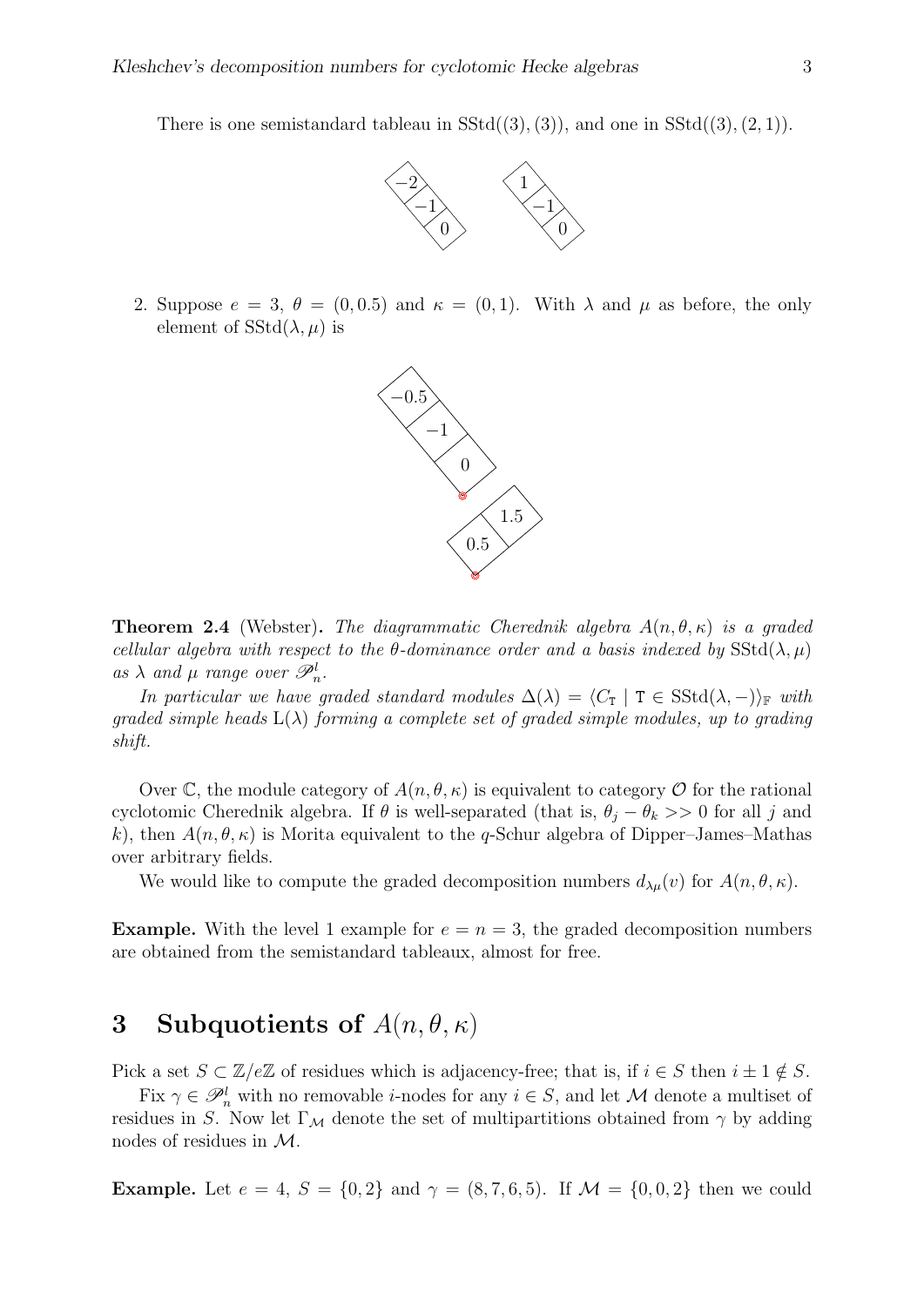have for instance,  $\lambda = (9, 8, 7, 5), \mu = (8, 7^2, 6, 1) \in \Gamma_{\mathcal{M}}$ .



**Fact:** The set  $\Gamma_M$  is an interval in the  $\theta$ -dominance order, with maximal element given by placing all nodes as far left as possible, and minimal element given by placing all nodes as far right as possible. Thus we may take a subquotient  $A_{\Gamma_M}$  whose standard modules are indexed by all  $\lambda \in \Gamma_{\mathcal{M}}$ .

**Theorem 3.1** (Bowman, S). If M is adjacency-free and  $M = M_0 \cup M_1 \cup \cdots \cup M_{e-1}$ is a decomposition of  $M$  into disjoint residues, then

$$
A_{\Gamma_{\mathcal{M}}} \cong A_{\Gamma_{\mathcal{M}_0}} \otimes A_{\Gamma_{\mathcal{M}_1}} \otimes \cdots \otimes A_{\Gamma_{\mathcal{M}_{e-1}}}
$$

as graded F-algebras.

Thus, we may from now on consider the subquotient  $A_{\Gamma_m}$ , corresponding to partitions obtained from some  $\gamma$  by adding m *i*-nodes for some fixed residue *i*.

Example. Continuing with the previous example, we have that

$$
d_{\lambda\mu} = d_{(9,7^2,5)(8,7^2,5,1)} \times d_{(8^2,6,5)(8,7,6^2)}.
$$

#### 4 Isomorphisms and decomposition numbers

**Theorem 4.1** (Bowman, S). Let  $e, \bar{e} \in \{3, 4, ...\} \cup \{\infty\}$  with  $i \in \mathbb{Z}/e\mathbb{Z}$  and  $\bar{i} \in \mathbb{Z}/\bar{e}\mathbb{Z}$ , and suppose  $\gamma$  (respectively  $\bar{\gamma}$ ) is a multipartition with no removable *i*-nodes (respectively  $\overline{i}$ -nodes) and x addable *i*-nodes (respectively  $\overline{i}$ -nodes) for some x. Then the corresponding subquotients  $A_{\Gamma_m}$  and  $A_{\bar{\Gamma}_m}$  are isomorphic as graded vector space over  $\mathbb{F}$ .

Moreover, if  $\mathbb{F} = \mathbb{C}$ , we have

$$
d_{\lambda\mu}(v)=d_{\bar{\lambda}\bar{\mu}}(v)
$$

for  $\lambda, \mu \in \Gamma_m$  and  $\bar{\lambda}, \bar{\mu} \in \bar{\Gamma}_m$ .

**Example.** Let  $e = 4$  and  $\bar{e} = 5$ . Take  $\gamma = (8, 5, 4, 3^2, 1)$ .

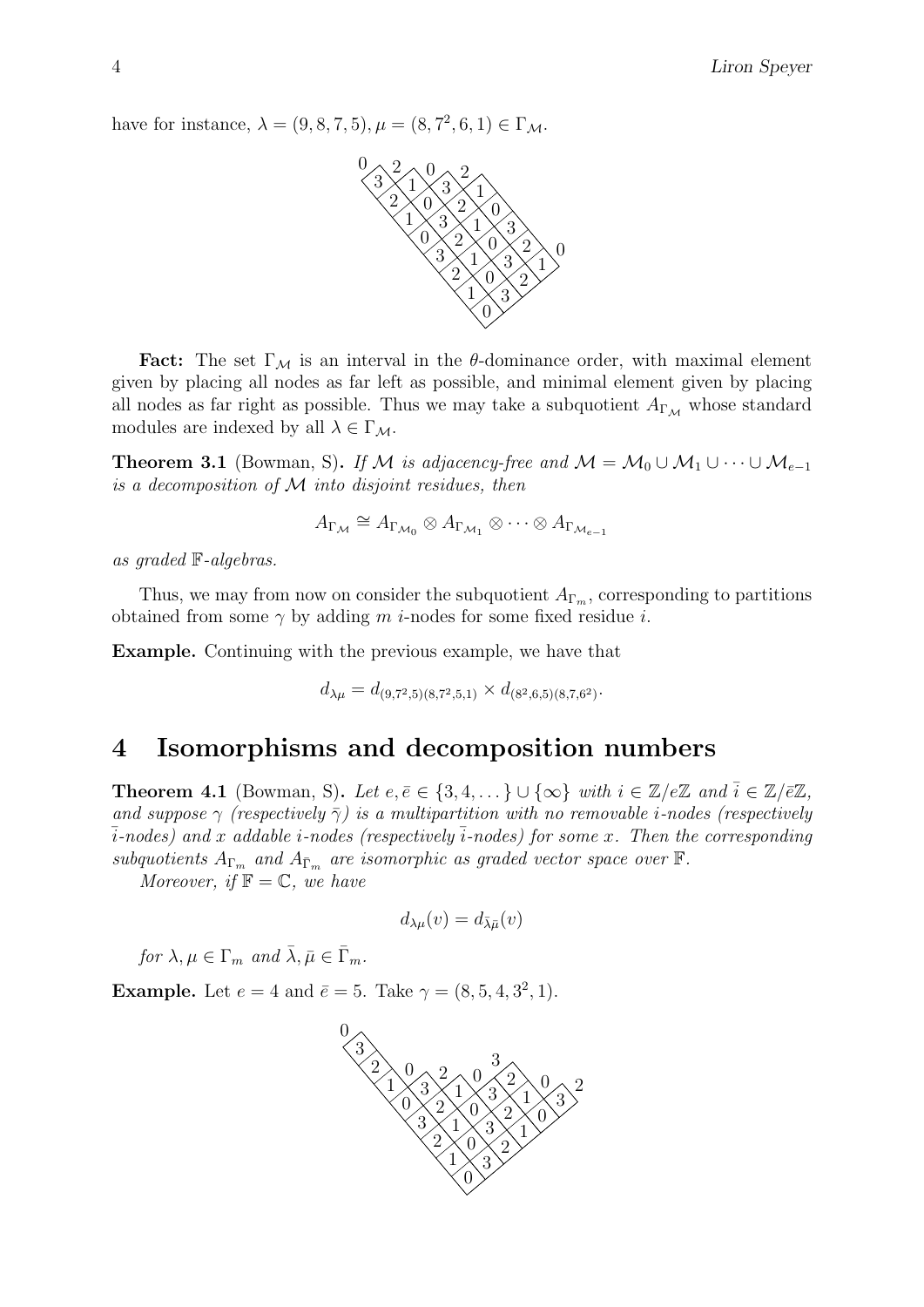Then  $\gamma$  has no removable 0-nodes and four addable 0-nodes.

Let  $\bar{\kappa} = (0, 1), \bar{\theta} = (0, 0.5)$  and  $\bar{\gamma} = ((7, 6, 4), (3, 2)).$ 



Then  $\bar{\gamma}$  has no removable 2-nodes and four addable 2-nodes. Thus we can compare decomposition numbers in  $A_{\Gamma_m}$  with those in  $A_{\overline{\Gamma}_m}$ , where  $\Gamma_m$  is the set of partitions obtained from  $\gamma$  by adding m 0-nodes, and  $\overline{\Gamma}_m$  is the set of bipartitions obtained from  $\overline{\gamma}$ by adding m 2-nodes.

Our proof of the graded vector space isomorphism is by an explicit construction, which we verify by examining *i*-diagonals in [ $\gamma$ ].

**Theorem 4.2** (Bowman, S). Take  $e, \overline{e}, i, \overline{i}, \gamma, \overline{\gamma}$  as before. Under some extra conditions on the *i*-diagonals of  $\gamma$  and  $\bar{\gamma}$ , the isomorphism of the previous theorem is an isomorphism of graded algebras.

In particular, if  $\kappa$  contains at most one instance of the residue i, the graded decomposition numbers are parabolic Kazhdan–Lusztig polynomials, and can be calculated explicitly by a combinatorial result of Tan and Teo.

Remark. Tan and Teo's combinatorics just uses the sequences of addable and removable *i*-nodes in  $\lambda$  and  $\mu$ .

**Example.** Let  $\kappa = (0, 1)$  and  $e = 3$ ,  $i = 0$ . For  $\theta = (0, 20)$ ,  $\gamma = ((6, 4, 2^2, 1^2), (5, 3, 1))$ . Then  $[\gamma]$  is



Setting  $\lambda = ((7, 5, 2^3, 1^2), (5, 3, 1))$  and  $\mu = ((6, 4, 3, 2, 1^3), (5, 4, 2))$ , we have the Young diagrams below.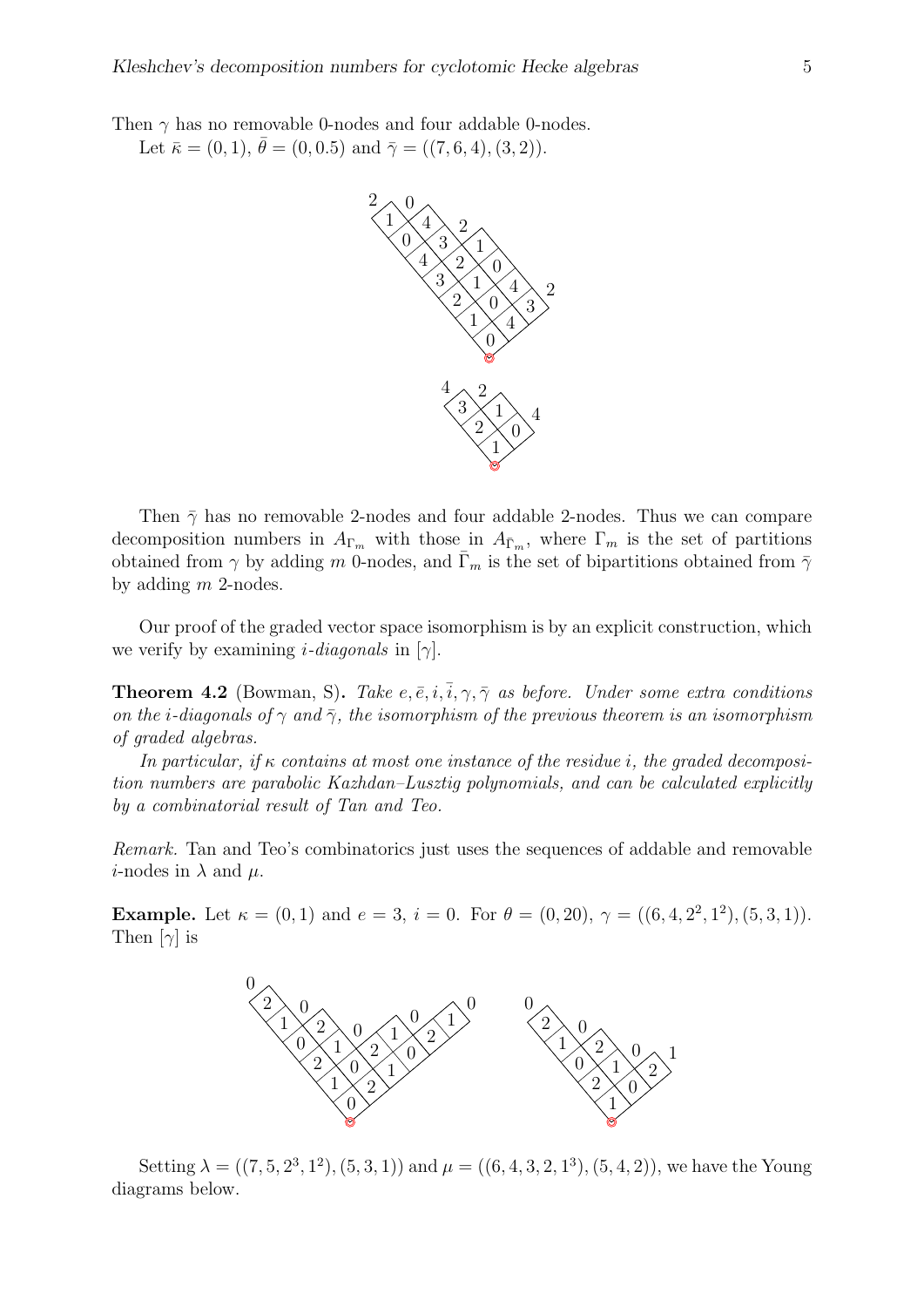

Now take  $\bar{e} = 3$ ,  $\bar{i} = 2$  and  $\bar{\gamma} = (14, 12, 10, 8, 6, 4, 2)$ . The Young diagram  $[\bar{\gamma}]$  with residues is



Setting  $\bar{\lambda} = (15, 13, 10, 9, 7, 4, 2)$  and  $\bar{\mu} = (14, 12, 11, 8, 7, 4, 3, 1)$ , we have the Young diagrams below.

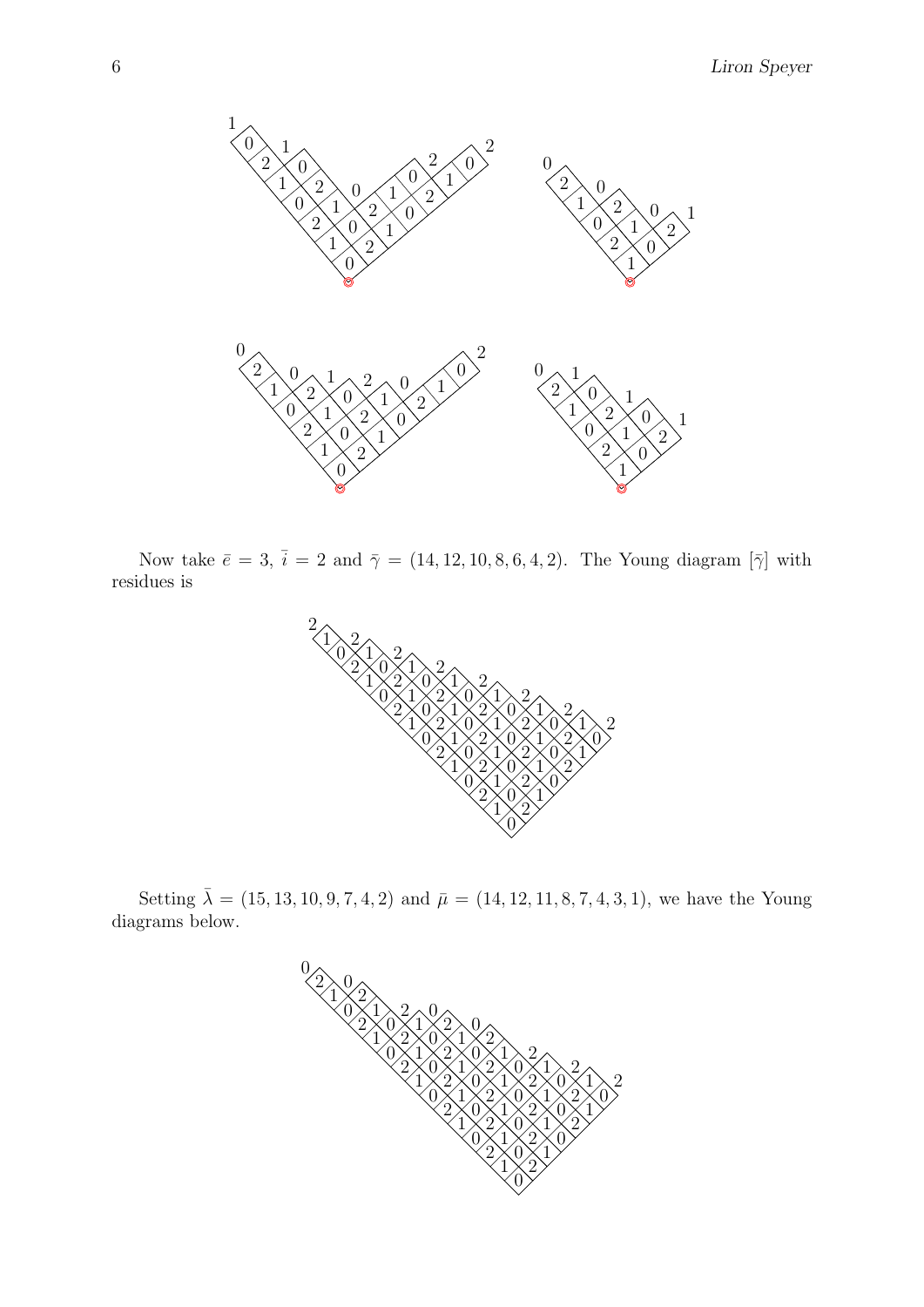

Finally, take  $\bar{\bar{e}} = 4$ ,  $\bar{\bar{i}} = 1$ ,  $\bar{\bar{\theta}} = (0, 0.5)$ ,  $\bar{\bar{\gamma}} = ((9, 6, 3), (4^2, 2^3, 1^3))$ . Then  $|\bar{\bar{\gamma}}|$  is



Taking  $\bar{\lambda} = ((10, 7, 4), (4^2, 3, 2^2, 1^3))$  and  $\bar{\mu} = ((9, 6, 3), (5, 4, 3, 2^3, 1^3))$ , we get the Young diagrams below.